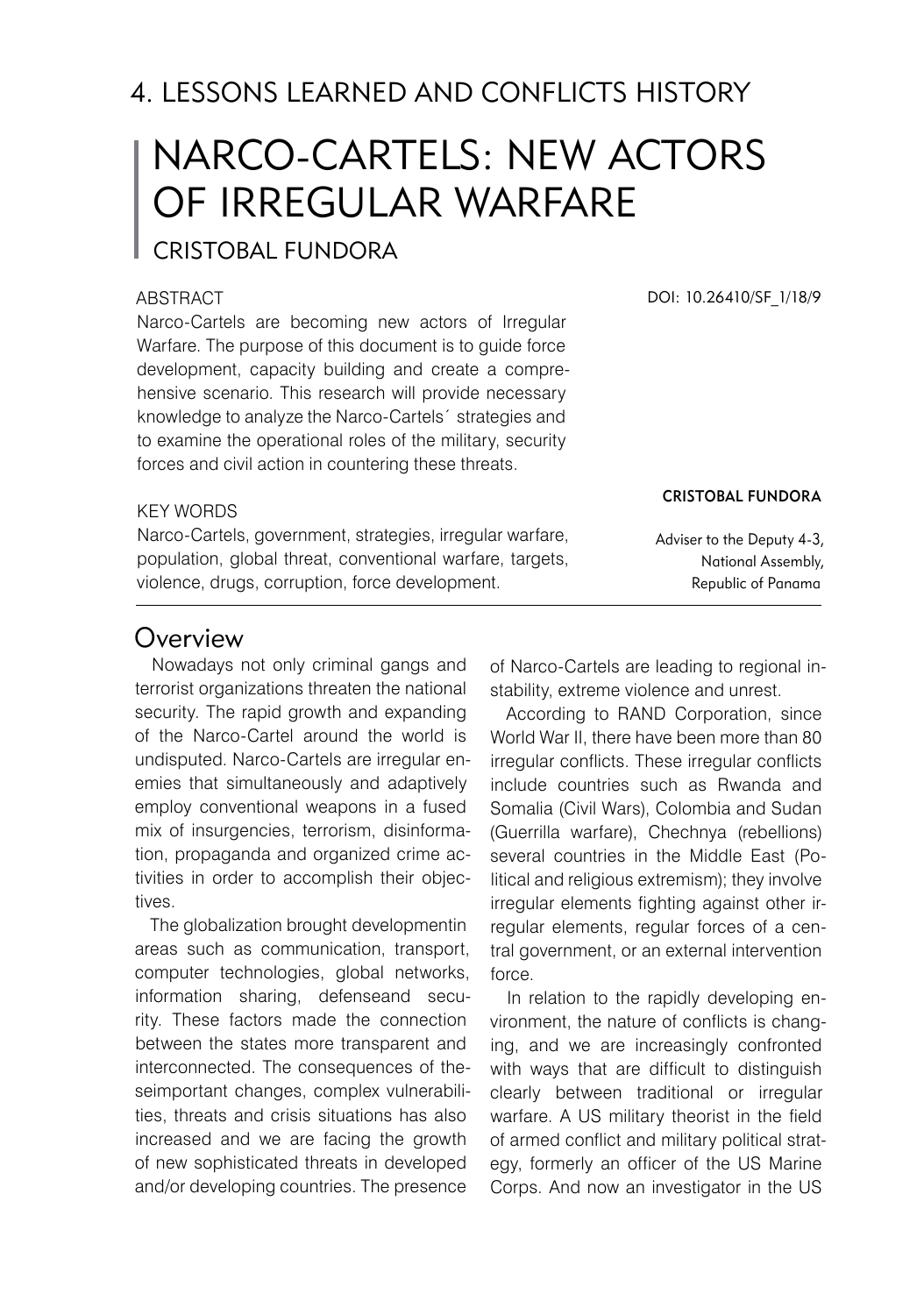Department of Defense, Frank G. Hoffman introduced the definition of hybrid warfare, where several types of combat operations are used, and the conflict takes many forms to achieve the objectives.

## The birth of the cartels

Chinese Influence: There is tendency that when people hear the word Cartels it is only related to Mexico, when in fact its origin is very complex. The origin of drugs in Mexico, as well as the appearance of the first Narco-Cartels in this region can be attributed to the end of the nineteenth century. The wave of immigration from China to the United States increased greatly due to the arise of Taiping rebellion in 1848<sup>1</sup>. The Act of 1882 banned Chinese immigration. As a result the Chinese immigrants had to established themselves in the Mexican territory, mainly at the border between the US and Mexico. At the same time opium was first introduced to Mexico by Chinese immigrants.

Since the beginning of the  $20<sup>th</sup>$  century both opium and marijuana were grown in Mexico by the Chinese community. Marijuana was brought to Mexico for the first time in 1525 by the Spaniards<sup>2</sup>. Since then, Mexico has developed its specialized skills in the production of drugs. Thanks to the easy smuggling between borders at that time and an excellent profitable market in the North, it has developed into the powerful drug business that we have nowadays in Mexico.

Russian Influence: Narco-Cartels use members of Russian organized criminal groups, as well as former KGB agents, to smuggle drugs into the United States, and

to strengthen their influence in the region . In his publication Professor Bruce Michael Bagley of the University of Miami says that international expansion of Russian organized crime isreflected in a three-pronged pattern<sup>4</sup>.

The first focus of Russian organized crime in the early 90´s was the former Soviet Union States, which obtained independence and then further to Western Europe and the European Union through Eastern and Central Europe, the Balkans and in the south to the Caucasu sinto Iran, Turkey, Iraq, Afghanistan and Pakistan. The second target of the Russian mafia expansion was China and Korea. The third prong in early 90´s was focused onthe USA and Canada. But in the middle ofthe 90´s, the Russian mafia became significantly intrested also in Latin America and the Caribbean markets for their criminal activities. Colombian and Mexican drug cartels also discovered new opportunities in this new avenue. The Russian mafia was involved in drug traficking, money laundering and arms trafficking. Many of the Russian mafia were former KGB agents and had control over many banks in Moscow and established others in Panama and the Caribbean to launder hundreds of millions of dollars in illicit drug profits<sup>5</sup>.

Colombians and Mexicans were provided with access to sophisticated weapons, intelligence-gathering equipment and

F. de Jonge, "Mexico and the Drug Cartels: A History of Fascination," Peace Palace library (blog), 4 May 2017.

<sup>&</sup>lt;sup>2</sup> Isaac Campos, Home Grown: Marijuana and the origins of Mexico´s War on Drugs. (North Carolina: The University of North Carolina Press, 2012), 1.

<sup>&</sup>lt;sup>3</sup> Douglas Farah, "RussianMob, Drug Cartels Joining Forces", The Washington Post, published September 29, 1997 – https://www.washingtonpost. com/archive/politics/1997/09/29/russian-mobdrug-cartels-joining-forces/b838dca0-5717-4c91- 9d07-b798a435544d/?utm\_term=.4eda7cbaed38

Bruce Michael Bagley, GlobalizationAndTransnat ionalOrganizedCrime: The Russian Mafia In Latin America And The Caribbean. School of International Studies. University of Miami. Coral Gables, Florida. November 15, 2001, p. 8-9.

<sup>5</sup> Douglas Farah, "Russian Mob, Drug Cartels Joining Forces", The WashingtonPost, publishedSeptember 29, 1997 – https://www.washingtonpost.com/ archive/politics/1997/09/29/russian-mob-drugcartels-joining-forces/b838dca0-5717-4c91-9d07 b798a435544d/?utm\_term=.4eda7cbaed38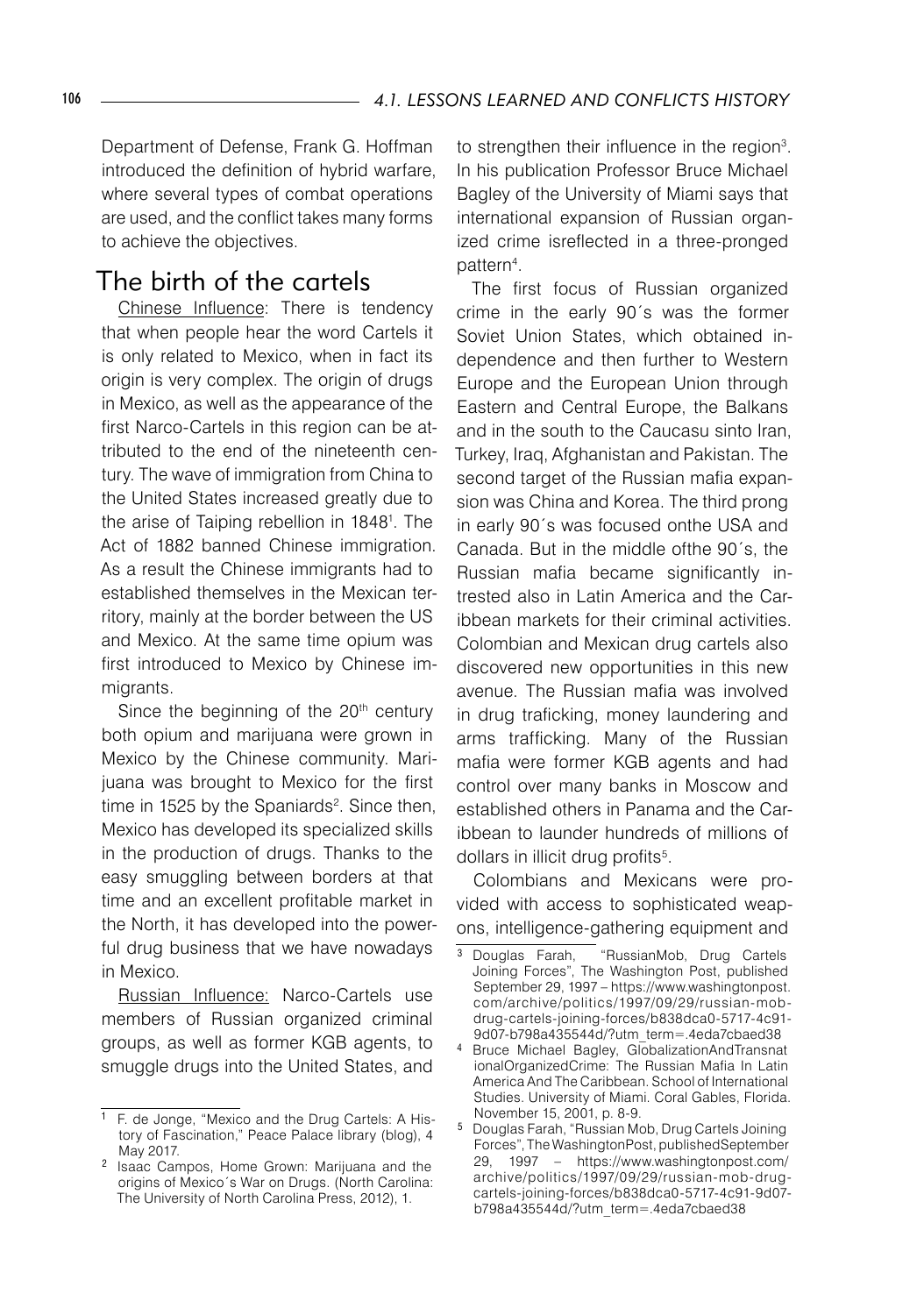other military hardware for drugtrafficking, along with a split of the profits. Most of the money laundering operations are conducted by Russians in various offshore zones in Haiti, Cuba, the Dominican Republic and Puerto Rico. Russians export large quantities of drugs that are being shipped to the United States.

On May 03, 2001, the US Coast Guard detained a ship with a mixed Russian-Ukrainian team, carrying 12 tons of cocaine. A Belize-flagged fishing trawler named the "SvesdaMaru", with a crew of 10 Russians and Ukranians and loaded with some 12 tons of cocaine, provided new evidence of Russian mafia involvement in drug trafficking in Latin America .

At the moment the Russian mafia indirectly affects economic growth, effective democratic governance and stability of the regime in the countries of the region. But in the future, Russian transnational criminal networks can become a more direct threat to state security throughout the Latin American region. The networks which were created initially for the transport of drugs and light weapons may possibly be reconfigured to move heavy weapons, chemical or biological weapons of mass destructionand contract killers<sup>7</sup>.

In earlier years, the Narco-Cartel´s operationsappeared more like the Italian Mafia<sup>8</sup>, but their activities nowadayshave increasingly developed and changed into a new hybrid activities more similar to those of international terrorist organizations and insurgents as defined by the laws of war. The Director of the Texas Department of Public Safety and former FBI agent Steven C. Mc-Craw, stated that the Mexican Situation is both a public safety and national security  $issize<sup>9</sup>$ 

*Mexico's violence is notable not merely for the scale of killing but forits deliberately savage quality. Kidnappings, mass killings and massgraves are common. Victims are brutally tortured and often beheaded.Messages are sent pinned to corpses. The purpose is terror, but theviolence exceeds what is required to eliminate rivals and intimidateauthorities*<sup>10</sup>*.*

#### RAND Corporation

The political scientist Benjamin Lessing of the University of California, Berkeley, claimed that the strategy of Narco-Cartels is due to the intensity of the repressive force that the government uses to enforce drug control laws<sup>11</sup>.

### NARCO-CARTELS AND IRREGULAR WARFARE

The U.S. policy classified the cartels as sophisticated criminal organizations<sup>12</sup>. Traditional warfare typically involves force-onforce military operations in which adversaries employ a variety of conventional military

<sup>&</sup>lt;sup>6</sup> CNN "Shipand Suspectsin Major Cocaine Bust Arriveat San Diego," CNN. com., May 14,2001. http://w w w.cnn.com/2001/US/05/14/cocaine. seizure.txt/index.html

<sup>&</sup>lt;sup>7</sup> Bruce Michael Bagley, Globalization And Transnational Organized Crime: The Russian MafiaIn Latin America And The Caribbean. School of International Studies. University of Miami. Coral Gables, Florida. November 15, 2001, p. 28.

<sup>8</sup> Carrie F. Cordero, Breaking the Mexican Cartels: A Key Homeland Security Challenge for the Next Four Years, Georgetown University Law Center, Pag. 292, 2013.

<sup>&</sup>lt;sup>9</sup> See On the Border and In the Line of Fire: U.S. Law Enforcement, Homeland Security, and Drug Cartel Violence: Hearing Before the Subcomm. on Oversight, Investigations, and Mgmt. of the H. Comm. on Homeland Sec., 112th Cong. 40 (2011).

<sup>10</sup> New Challenges to U.S. Counterterrorism Efforts: An Assessment of the Current Terrorist Threat: Hearing Before the S. Comm. on Homeland Sec. and Governmental Affairs, 112<sup>th</sup> Cong. 5 (2012) [hereinafter Jenkins Statement July 2012] (statement of Brian Michael Jenkins, RAND Corporation).

<sup>11</sup> Lessing, B. (2012). The Logic of Violence in Criminal War: Cartel-State Conflict in Mexico, Colombia, and Brazil. Chapter 3Logics of Violence in Cartel-State Conflict., pp. 28-29.

<sup>12</sup> See Southern Border Violence: Homeland Security Threats, Vulnerabilities, and Responsibilities: Hearing Before the S. Comm. on Homeland Sec. and Govermental Affairs, 111<sup>th</sup> Cong. 2, 8 (2009).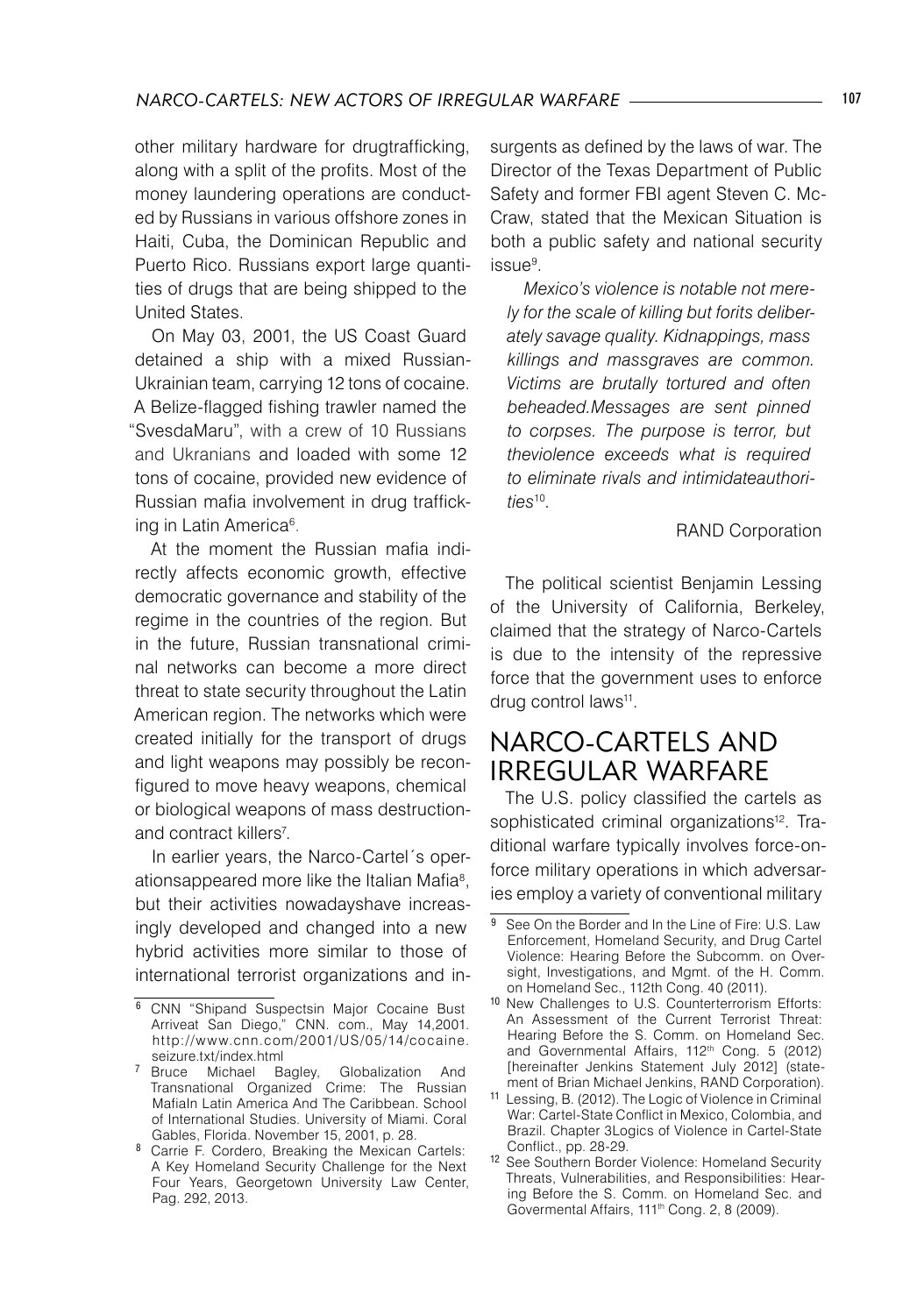capabilities against each other in the air, land, maritime, space, and cyberspace domains<sup>13</sup>. The traditional form of warfare is when direct military confrontation is used to defeat the enemy's armed forces, destroy its military power and either capture or preserve territory in order to change the enemy's government or force it to change politics.

The basis for Irregular Warfare is the central role of the relevant population groups in the nature of the conflict. It changes the concept of war since its focus is on the control and/or on the impact created on the population, rather than on the management of enemy forces or territory. Irregular Warfare is a political struggle against violent and non-violent components and the control and/or influence, as well as for the support of the respective population. Parties of the conflict, whether they are states or armed groups, seek to undermine the legitimacy and credibility of their opponents and isolate them from the relevant groups of the population physically and psychologically. At the same time, they strengthen their own legitimacy in order to exercise power over the same population.

To understand what irregular warfare is, let's use a few definitions.

*A violent struggle among state and nonstate actors for legitimacy and influence over the relevant populations. IW favors indirect and asymmetric approaches, though it may employ the full range of military and other capabilities, in order to erode an adversary's power, influence, and will*14.

United States, Department of Defense. *Adaptive adversaries such as terrorists, insurgents, and criminal networks* 

*as well as states increasingly resortingto irregular forms of warfare as effective ways to challenge conventional military powers. Advances in technology and other trends in the environment will render such irregular threats ever more lethal, capable of producing widespread chaos, and otherwise difficult to counter. These threats are enmeshed in the population and increasingly empowered by astute use of communications, cyberspace, and technology, such that their impact extends regionally and globally. Many of these conflicts are essentially contests for influence and legitimacy over relevant populations15*.

The Countering Irregular Threats Joint Operating Concept (JOC)

Hoffman argues that future conflicts will be multi-modular (they will be conducted in different ways) not fitting into the framework of a simple characteristic by the principle of division into black and white. There are mixed forms of war, the frequency of which increases. In irregular warfare, the enemy is most often a unique combination of threats, instead of individual adversaries with fundamentally different approaches (traditional, non-traditional,terrorism and criminal activities) all of which are now expected be used and possibly simultaneously.

According to Joint Publication 3-24, Counterinsurgency, defines insurgency as: *the organized use of subversion and violence to seize, nullify, or challenge political control of a region16*. Narco-Cartels employ similar strategies in order toweaken the structures of governance and rule of law to secure maneuver room for their own operations and influence. This can give

<sup>13</sup> Curtis E. Lemay Center, Volume 3 Command, Operations and War, 22 Nov. 2016.

<sup>14</sup> Joint Publication 1-02, Department of Defense Dictionary of Military and Associated Terms, 12 April 2001 (as amended through 30 September 2010).

<sup>15</sup> Irregular Warfare: Countering Irregular Threats Joint Operating Concept (JOC) version 2.0, 17 May 2010.

<sup>16</sup> JointPublication 3-24. "Counterinsurgency." 22 November 2013.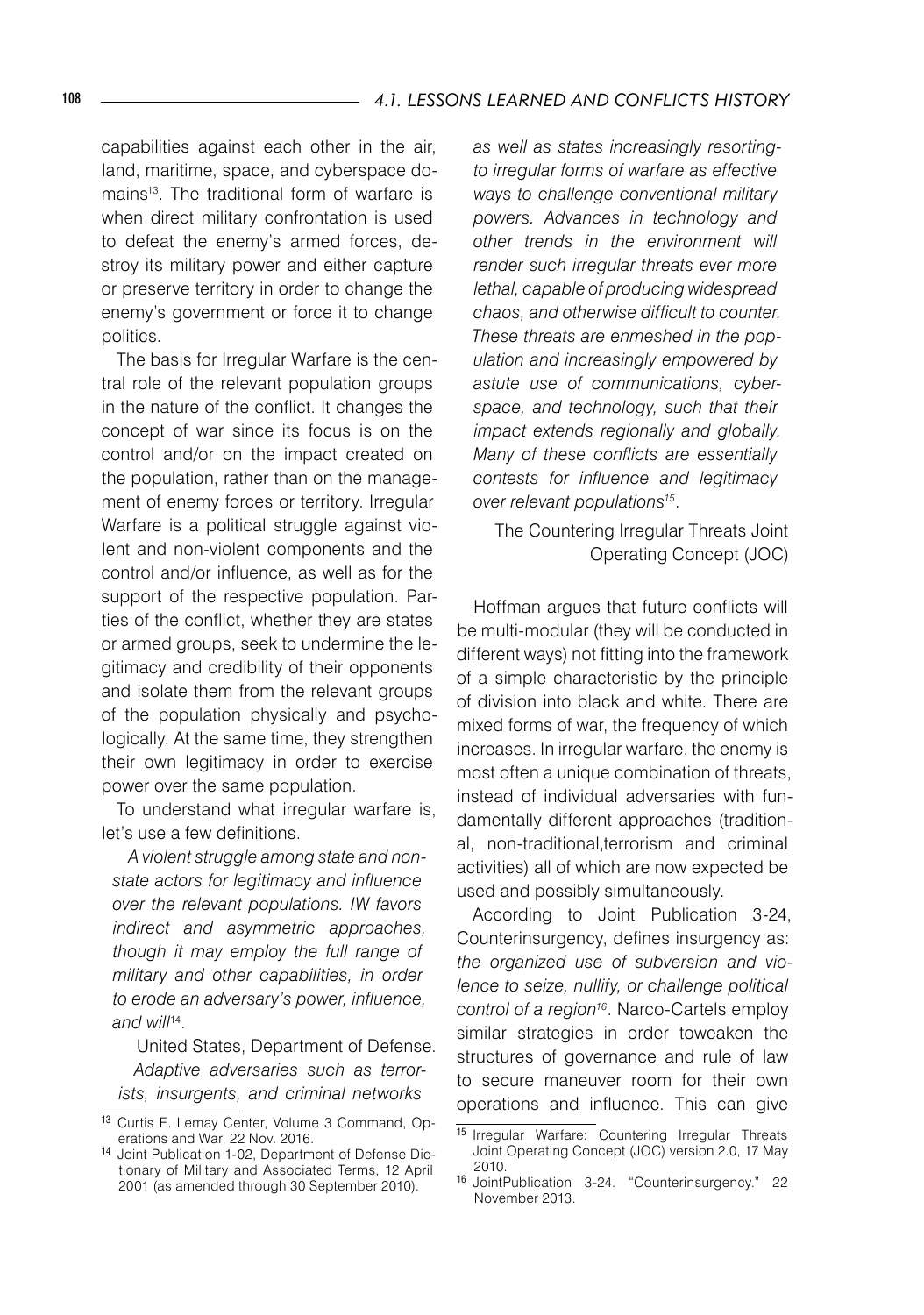a more secure operational area for them to operate.

Narco-Cartels follow a criminal insurgency strategy (their actions can be described as criminal activities, terrorist actions, functional tactics, and information warfare) divided ina three-pronged attack:

- 1. Attrite or co-opt law enforcement officers through a campaign of terror.
- 2. Conduct information warfare (IN-FOWAR) to degrade public and state resolve, intimidate rivals.
- 3.Martial support; and conduct high profile assassinations of state officials<sup>17</sup>.

Narco-Cartels are becoming increasingly militarizedin the way in which they execute tactical operations, potentially a result of the integration of ex-military and police members into the organization. Their military capabilities improve as they continue to acquire high military power such as highpowered automatic weapons, sniper rifles; light, medium, and heavy machine guns; grenades and grenade launchers; light antitank weapons; rocket-propelled grenades; armor-piercing munitions; 60-mm mortars with high explosive rounds;improvised explosive devices, heavy vehicles and IT capabilities<sup>18</sup>. They are wining more territory by using these capabilities since police forces are far less capable and do not possess the same equipment and trainings.

*[The cartels] use military and terrorist tactics and weaponry ... They employ horrific tactics to intimidate their adversaries and the public such as decapitations, acid baths, skinning people alive, torture and Improvised Explosive Devices and they have expanded their criminal operations to profit from kidnappings, robberies, human trafficking,* 

#### *extortions, and theft*19.

Experts in the field feel that drug cartels should be treated as international terrorist organizations, and this perception is rapidly growing20. The main issue in evaluating the necessity to shift the United States policy and whether it should strategically go beyond or complement the law enforcement model, is whether it is possible and necessary to consider cartels as international terrorist organizations under the laws and policies pursued after 9/11.

Narco-Cartels have an impact on the state through violence. A terrorist psychological campaign is launched by displaying brutally publicly murdered bodies, designed to frighten their target audience – the population, the government and rivals as well in order to generate a sense of fear. crisis and attendant political costs for leaders<sup>21</sup>. When drug cartels face morerepression from official powers, they are resorting to higher violent strategies.

Due to unrest and dissention between each link in the legal chain there is much fragmentation of the overall system. Police complain of hours lost on laborious forms; prosecutors blame judges for setting criminals free; judges accuse poorly trained police of botching crime scenes. Powerful drug cartels, meanwhile, are taking advantage of this weaknesses in the new system and strong-arming targets with death threats and bribes<sup>22</sup>.

<sup>17</sup> John P. Sullivan and Adum Elkus. "State of Siege: Mexico's Criminal Insurgency". The Small Wars Journal. 19 August 2008.

<sup>18</sup> Geoffrey Ramsey. "Poverty a Recruitment Tool for Mexico's Criminal Gangs." InSight Crime. 20 July 2011.

<sup>19</sup> Id. at 42-43 (stating that equipment used by the cartels is military and nation-grade including: "communication intercepts, interrogations, trend analysis, secure communications, coordinated military-style tactical operations, GPS, thermal imagery, and military armaments including fully automatic weapons, rocket-propelled grenades, and hand grenades").

<sup>20</sup> Border and in the Line of Fire: U.S. Law Enforcement, Homeland Security, and Drug Cartel Violence: Hearing Before H. Subcomm. On Oversight, Investigations, and Mgmt., 112<sup>th</sup> Cong. (2011).

<sup>21</sup> Lessing, B. (2012). The Logic of Violence in Criminal War: Cartel-State Conflict in Mexico, Colombia, and Brazil. Chapter 3. Logics Of Violence In Cartel-State Conflict, p. 32.

<sup>22</sup> JoshuaPartlow, Mexico's crisis of justice, The Wash-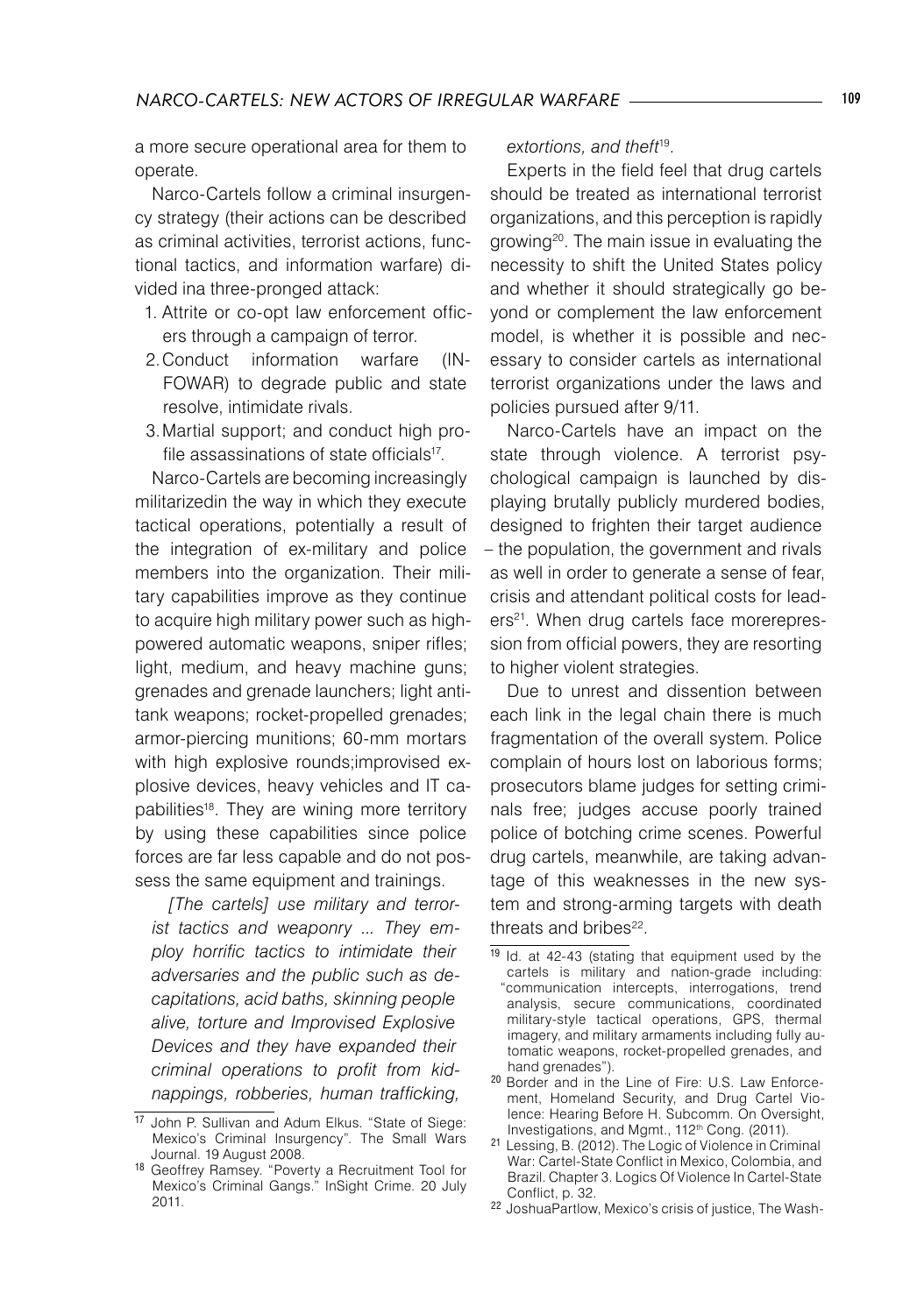### **Targets**

Authorities: Authorities who refuse to cooperate with drug cartels are also in danger, i.e. Marco Antonio Leal Garcia. the mayor of Hidalgo, in the violent border state of Tamaulipas, Mexico was killed. He refused to cooperate with Los Zetas cartel and was killed in August 2010<sup>23</sup>. He was brutally murdered, and his daughter was injured as a result of the attack.

Military and Law Enforcement: The components of security and defense become targets when theyentere cartel territory, interfere with the flow of drugs from South America to markets in the United States or perform counter operations and repressive action against the Cartels. In April 2007, seven attacks against police and security forces were made resulting in the deaths of at least eight police officers, including the commander of the Durango state anti-organized crime unit and Guerrero state Police Chief Ernesto Gutierrez Moreno<sup>24</sup>.

Civilians: Civilians who were not at all invloved in drug war became the victims of the violence executed by Narco-Cartels. This is to generate fear against the adversaries and gain more terrain (operational area), i.e. The massacre of 72 migrants in Mexico. The migrants were trying to reach USsoil, butwhile crossing Los Zetas cartel territory they were forced by cartel members to hand over all their things and when they refused to do so, they were brutally murdered<sup>25</sup>.

**Business:** Often the owners of legal businesses are forced to pay a part of their income, inthe case of refusal to pay a tribute to drug cartels, they become targets

of acts of violence to force their payments and at the same time teach a lesson to others. This creates an effect of intimidation andmaintains a state of fear of possible violence, i.e. an arson attack on a casino in Monterrey in August 2011, that killed 52 people. The target was the owner of the casino who refused to pay a protection fee to the cartel<sup>26</sup>.

Social Media: Other targets of their terror campaigns are representatives of social media. In 2017 Latin America and the Caribbean was the deadliest region for jornalists. And Mexico is the most dangerous country. Though the government tries hard to implement more mechanisms to defend threatened journlists, yet they remain ineffective27. Journalist are threatened to report any act of violence. Also, the bloggers, ofeten become victims of Narco-Cartel violence, i.e. the blogger 'Rascatripas» (or or Belly Scratcher) in the city of Nuevo Laredo, was found killed on November 09, 2011 with a message left with the body: "This happened to me because I didn't understand that I shouldn't report on the internet"28. He was the moderator of the web-site which reported about Narco-Cartels.

Mexico and Afghanistan can serve as examples of such Irregular Warfare (IW). i.e., the drug war in Mexico, which has killed more than 50,000 people since 2006<sup>29</sup>, is directly related to the internal struggle for spheres of influence between drug cartels, corruption in law enforcement agencies and US intervention. In Afghanistan, it is a combination of local tribes, veterans of the Afghan-Soviet war (Mujaheddin), Taliban

ington Post, 29 December 2017.

<sup>23</sup> TracyWilkinson, "Mexican drug traffickers blamed in killing of second mayor", Los Angeles Times, August 30, 2010.

<sup>24</sup> Stratfor, Mexican Drug Cartels: Targeting the Military, May 11, 2007.

<sup>25</sup> FoxNews, "Survivor Details Massacre of 72 Migrantsby Drug Cartelin Mexico", published August 25, 2010.

<sup>26</sup> BBC News, "Mexico arrests 'mastermind' of Monterrey casino fire", 6 January 2012.

<sup>27</sup> IFEX network, «Mexico most deadly countr yforjournalists in 2017», International PressInstitute (IPI), 24 December 2017

<sup>28</sup> Pen International, "MEXICO: Another Blogger Murdered and Decapitated by the Carteles", published Tuesday 15 November, 2011

<sup>29</sup> Alan Taylor, The Atlantic, Mexico's Drug War: 50,000 Dead in 6 Years, May 17, 2012.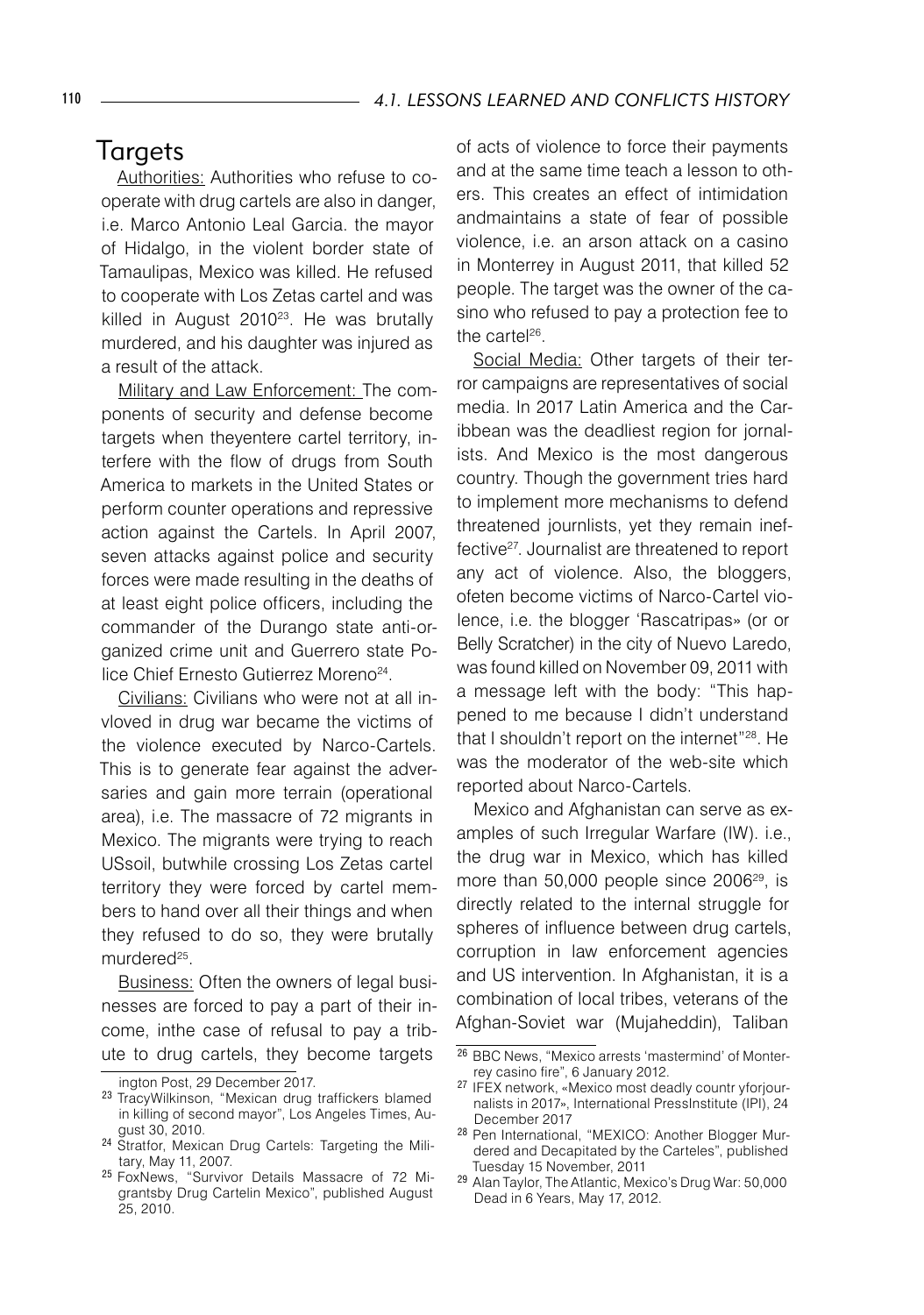and Al-Qaeda movements and the funding for their activities through opium production, raising funds from Salafite Islamists and the methods of attacks on NATO bases and transport convoys, terrorist acts and killings of individuals.

As addition, the nexus between criminal and terrorist organizations is no longer something that requiresproof. The growth of terrorist and transnational organizations that use smuggling, drugs, human trafficking and racketeering to fund their operations and undermine the legitimacy of local or national government is undisputed. Terrorists can deliver special training and organized crime can facilitated funds and a safe heaven. It can be assumed that the growing problem of Narco-Gangs (Hybrid Terror-Crime Organizations) as a form of destructive force within The Americas and in Mexico portends great problems in the future for the world at large.

### Conclusions

The modern Irregular Warfare (IW) performed by the Narco-Cartels is unpredictable and is a global threat that hits its targets, physically and psychologically. Narco-Cartels exist and develop in specific operational environments. The weaknesses within the judicial system and the inequality of experience, training, tactics capacity, integration of forces and technological advances between individual nations contributes to the abilities of the Narco-Cartel to exist and cripples the ability of response to these global threats. These environments need to be understood by the governments of these nations, intelligence agencies, military and security forces in order to apply proper response.

The acknowledgment of The Narco-Cartels as an Irregular Warfare (IW) actor, will significantly improve the level of capacity building, cooperation and training between

Sates. This will also enable the States to use the country's national defense systemsin conjunction with the actions of the national police to combat and counter these threats, which will provide the additional power in the war. The combination of highly effective counter insurgency (COIN), force protection, operational designs for Irregular Warfare (IW) with proper training and real actions will help to reduce the level of violence that we are witnessing today as a result of the increased capacity of the Narco-Cartels. We can also expect new developments in strategies, operations and tactics from these Irregular Groups. To be able to employ a balance between effective policies, we must perform a comprehensive approach and carefully combine the full spectrum of military, Law Enforcement and Civil action to achieve success. This is what Eric T. Olson call *"The Balance of Warfare"*.

| RECOMMENDATIONS                                                     | <b>OUTCOME</b>                                                                                                                                                                                                                               |
|---------------------------------------------------------------------|----------------------------------------------------------------------------------------------------------------------------------------------------------------------------------------------------------------------------------------------|
| Cooperation with<br>Partners<br>Joint intelligence.                 | Reduce or eliminate un-<br>necessary redundancies.<br>Increase processing and<br>analytic capability.<br>Provide intelligence that<br>enhance situational un-<br>derstanding by describ-<br>ing and assessing the<br>operational environment |
| INFO-OPS                                                            | <b>Educate People</b><br>٠<br><b>Big Impact at Political</b><br>I evel                                                                                                                                                                       |
| <b>Regular Trainings</b>                                            | <b>Better Approach</b><br>٠<br><b>Flexible in Operational</b><br>Planning<br><b>Accuracy in Tactical</b><br>I evel                                                                                                                           |
| Develop strategies which<br>address risk-based vulner-<br>abilities | Risk assessments.<br>٠<br>Encourage Public-Pri-<br>vate partnerships in-sec-<br>tor and across sectors.                                                                                                                                      |
| <b>Empower Military and law</b><br>enforcement                      | Transnational law en-<br>٠<br>forcement and military<br>cooperation and info-<br>sharing<br>Additional resources for<br>capacity-building                                                                                                    |